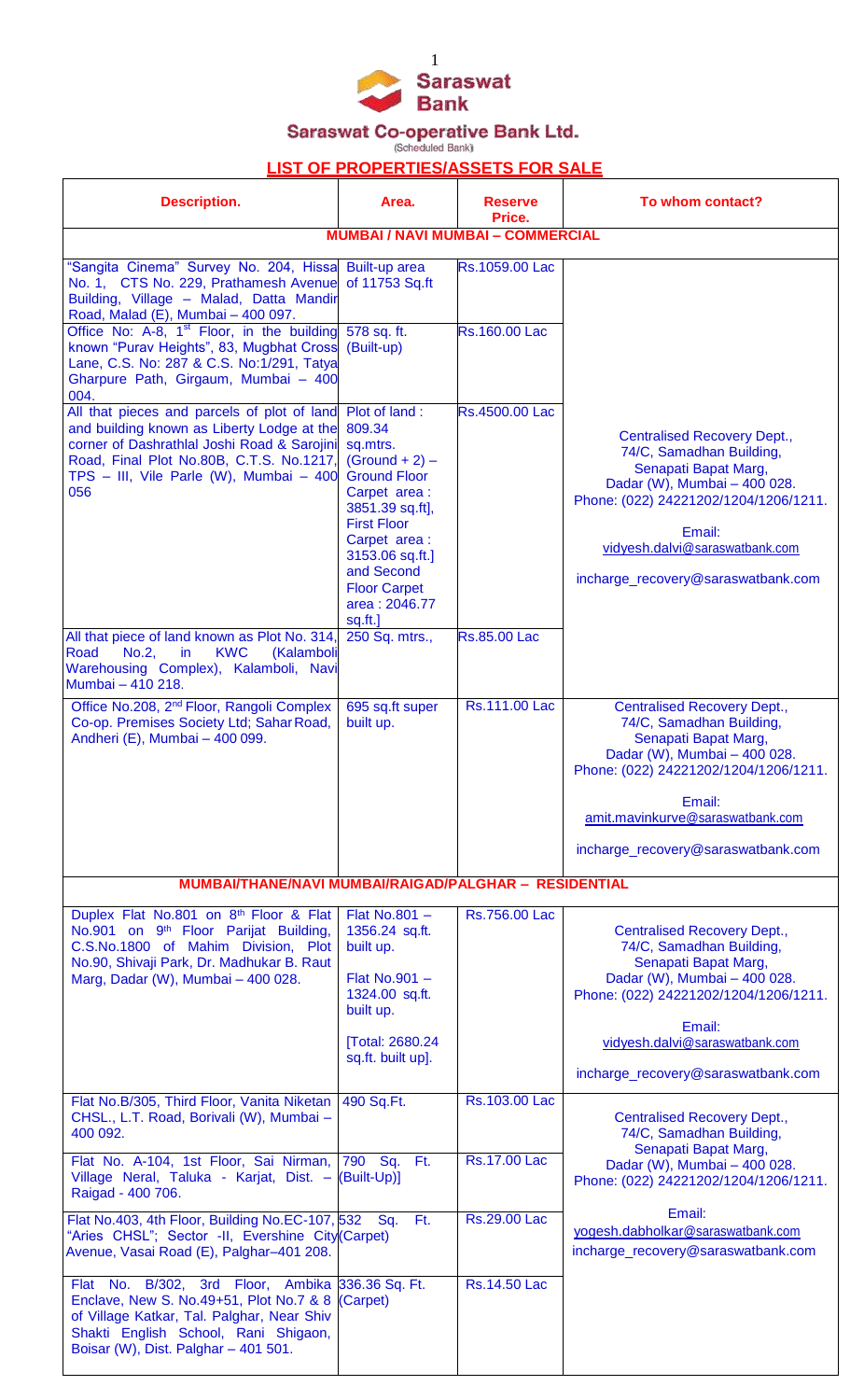| $\overline{2}$<br><b>BENGALURU - RESIDENTIAL</b>                                                                                                                                     |                                                                                                      |                     |                                                                                                                                                                                                                                                                                   |  |  |  |
|--------------------------------------------------------------------------------------------------------------------------------------------------------------------------------------|------------------------------------------------------------------------------------------------------|---------------------|-----------------------------------------------------------------------------------------------------------------------------------------------------------------------------------------------------------------------------------------------------------------------------------|--|--|--|
|                                                                                                                                                                                      |                                                                                                      | Rs.30.72 Lac        |                                                                                                                                                                                                                                                                                   |  |  |  |
| Flat No. S/1, 2 <sup>nd</sup> Floor, "R.K. Enclave" Site<br>No.44,45 & 46, Old Khata Nos.1300,1999,<br>Seegehalli Village, K. R. Puram, Hobali,<br>Bengaluru - 560 036.              | 1200 sq.ft.                                                                                          |                     | Zone: IX,<br>Sogo Property, 1 <sup>st</sup> Floor,<br>Site No.47, 100 ft Road,                                                                                                                                                                                                    |  |  |  |
| Flat No. F/4, 1 <sup>st</sup> Floor, "R.K. Enclave" Site<br>No.44,45 & 46, Old Khata Nos.1300,1999,<br>Seegehalli Village, K. R. Puram, Hobali,<br>Bengaluru - 560 036.              | 1200 sq.ft.                                                                                          | Rs.30.72 Lac        | 4 <sup>th</sup> Block, Word No.68,<br>Koramangala Extension,<br>Bengaluru - 560 034.<br>Phone: (080) 40933173/174.                                                                                                                                                                |  |  |  |
| Flat No.T/1, 3rd Floor, "R.K. Enclave" Site<br>No.44,45 & 46, Old Khata Nos.1300,1999,<br>Seegehalli Village, K.R. Puram, Hobali,<br>Bengaluru - 560 036.                            | 1200 sq.ft.                                                                                          | Rs.30.72 Lac        | Email:<br>arun.venkatachalam@saraswatbank.com                                                                                                                                                                                                                                     |  |  |  |
| Flat No.S/2, 2 <sup>nd</sup> Floor, "R.K. Enclave" Site<br>No.44,45 & 46, Old Khata Nos.1300,1999,<br>Seegehalli Village, K. R. Puram, Hobali,<br>Bengaluru - 560 036.               | 1200 sq.ft.                                                                                          | Rs.30.72 Lac        | incharge_recovery@saraswatbank.com                                                                                                                                                                                                                                                |  |  |  |
| Open Land Site No.22,23,24 & 25, Sri<br><b>Nikhil</b><br>Varun<br>Layout,<br>Rajanukunte,<br>Sadhenahalli Village, Hasaraghatta Hobli,<br><b>Bangalore North Taluk.</b>              | 4800 sq.ft.                                                                                          | Rs.35.00 Lac        |                                                                                                                                                                                                                                                                                   |  |  |  |
| Site No.97, Khatha No. 380, Survey No.73,<br>Fortune Lake View Layout, Manhanantha<br>Lingapura, Jigni, Hobli, Anekal Taluk,<br>Bengaluru 562150.                                    | 1500 sq.ft.                                                                                          | Rs.10.50 Lac        |                                                                                                                                                                                                                                                                                   |  |  |  |
| Site No.164, Khatha No. 380, 380/164<br>Survey No.75/2, Fortune Lake View<br>Layout, Manhanantha Lingapura, Jigni,<br>Hobli, Anekal Taluk, Bengaluru 562150.                         | 1116 sq.ft.                                                                                          | <b>Rs.7.81 Lac</b>  |                                                                                                                                                                                                                                                                                   |  |  |  |
| Flat No. 611, 6" floor, Maple, Block - C,<br>Raheja Residency Apts., S. No. 21, 22,<br>42<br><b>of</b><br><b>Jakksandra</b><br>&<br>52<br>Village,<br>Koramangala, Bengaluru 560034. | 990 sq.ft. (Super<br>built-up)]                                                                      | <b>Rs.78.00 Lac</b> |                                                                                                                                                                                                                                                                                   |  |  |  |
|                                                                                                                                                                                      | <b>PUNE - RESIDENTIAL</b>                                                                            |                     |                                                                                                                                                                                                                                                                                   |  |  |  |
| Flat No.C - 1103, $11^{\text{th}}$ Floor, "Daffodil<br>Avenue" Building, at Gat No.169, 170,<br>252/1, 252/2, 320, 321 322, & 323/1 at<br>Village Somatne, Tal. Maval, Dist. Pune.   | 660 sq ft.(61.32<br>sq. mtrs) Plus<br>63 sq.ft. (5.85 sq.<br>mtrs) Terrace.                          | Rs.35.00 Lac        | <b>Recovery Dept.-Pune</b><br>433/B/2, 2 <sup>nd</sup> Floor, Madhav<br>Apartment, Near Old Zillha<br>Parishad Building,<br>Somwarpeth, Pune - 411 001.<br>Phone: (020) 26061184/1185/1955/2667.<br>Email:<br>pallavi.sali@saraswatbank.com<br>incharge_recovery@saraswatbank.com |  |  |  |
|                                                                                                                                                                                      |                                                                                                      |                     |                                                                                                                                                                                                                                                                                   |  |  |  |
|                                                                                                                                                                                      | <b>PUNE - COMMERCIAL</b>                                                                             |                     |                                                                                                                                                                                                                                                                                   |  |  |  |
| Factory Land & Building at Gat No.50,<br>Hissa No.2, Village - Biradwadi,<br>Ambethan Road, Opp. Chakan Telephone<br>Exchange, Pune Nashik Road, Tal. Khed,<br>Dist. Pune            | Plot Area: 0 H<br>60.7 R<br>(Appx.60700<br>sq.ft.), Building<br>4675 sq.ft., Shed<br>$-9810$ sq.ft., | Rs.525.00 Lac       | <b>Recovery Dept.-Pune</b><br>433/B/2, 2 <sup>nd</sup> Floor, Madhav<br>Apartment, Near Old Zillha<br>Parishad Building,<br>Somwarpeth, Pune - 411 001.<br>Phone: (020) 26061184/1185/1955/2667.<br>Email:<br>pallavi.sali@saraswatbank.com<br>incharge_recovery@saraswatbank.com |  |  |  |
|                                                                                                                                                                                      | <b>NASHIK - RESIDENTIAL</b>                                                                          |                     |                                                                                                                                                                                                                                                                                   |  |  |  |
| Zone: VII<br>Laxmi Bungalow on Plot No.2, Survey Plot area :<br>Rs.615.00 Lac                                                                                                        |                                                                                                      |                     |                                                                                                                                                                                                                                                                                   |  |  |  |
| No.674/4/2, Lokmanya Nagar, Gangapur558.00 sq.mtrs.<br>Road, Nashik - 422 001.                                                                                                       | & construction<br>area: 450.32<br>sq.mtrs.                                                           |                     | F-18, 1 <sup>st</sup> Floor, Utility Centre,<br>Opp. Rajiv Gandhi Bhavan,<br>Sharanpur Road,<br>Nashik 422002.<br>Phone: (0253) 2310324/869/2317223.<br>Email:<br>mahendra.mane@saraswatbank.com<br>incharge_recovery@saraswatbank.com                                            |  |  |  |
|                                                                                                                                                                                      |                                                                                                      |                     |                                                                                                                                                                                                                                                                                   |  |  |  |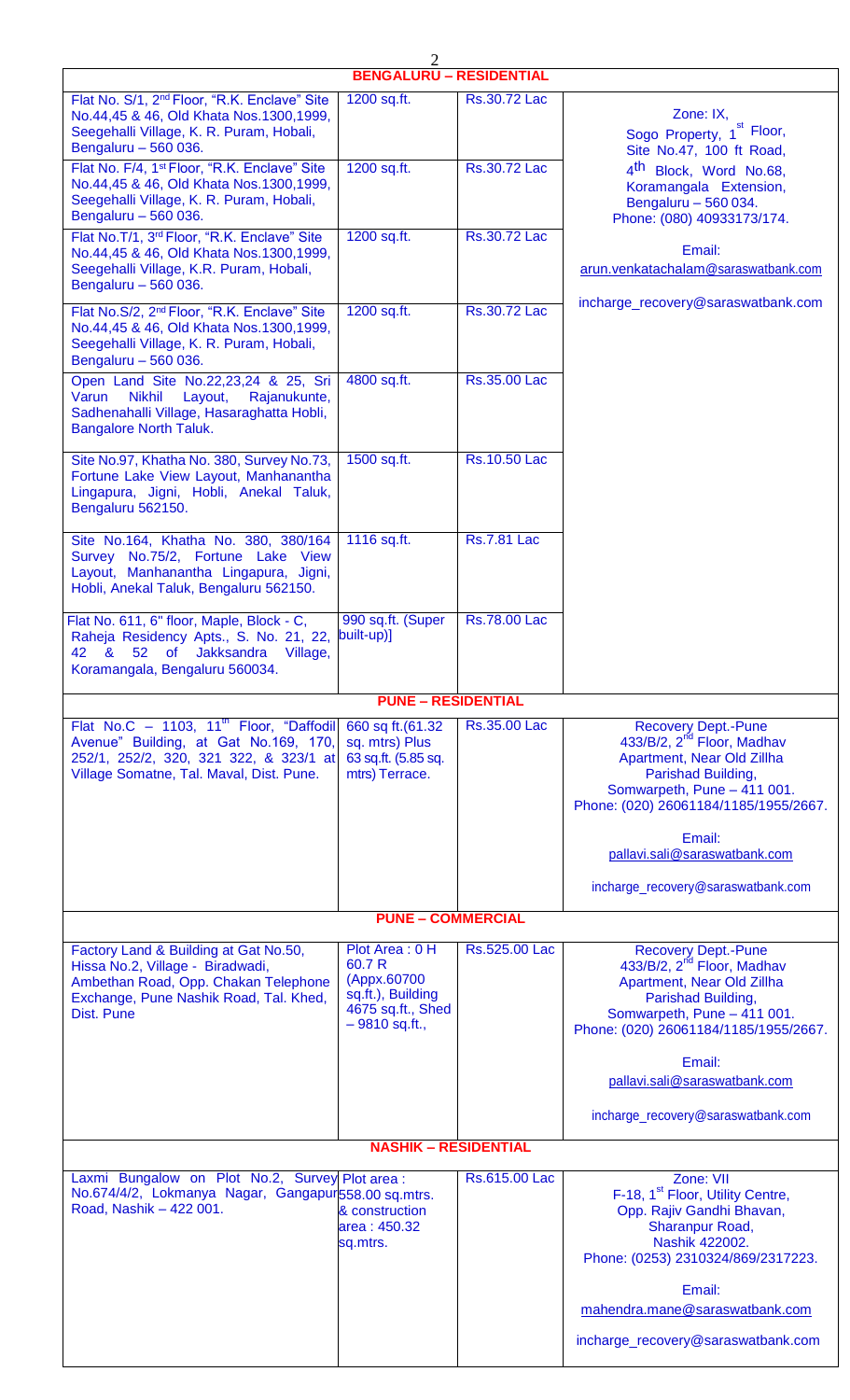|                                                                                                                                                                                                                                                                                                                   | 3<br><b>GUJARAT - COMMERCIAL</b>                                         |                     |                                                                                                                                                                                                                |  |  |  |
|-------------------------------------------------------------------------------------------------------------------------------------------------------------------------------------------------------------------------------------------------------------------------------------------------------------------|--------------------------------------------------------------------------|---------------------|----------------------------------------------------------------------------------------------------------------------------------------------------------------------------------------------------------------|--|--|--|
|                                                                                                                                                                                                                                                                                                                   |                                                                          |                     |                                                                                                                                                                                                                |  |  |  |
| Unit Nos.121 to 125 & 169 on First Floor,<br>Block "A" and Unit Nos. 111 to 120 on First<br>Floor, Block "B" and Unit Nos.208 to<br>223 on Second Floor, Block "B" at<br>Market, B/s. Ashapura<br>Pancharatna<br>Complex, Opp. H.P. Petrol Pump, Near<br>Apple Arcade, Gandhidham Highway,<br>Padana, Gandhidham. |                                                                          | Rs.64.50 Lac.       | <b>Centralised Recovery Dept.,</b><br>74/C, Samadhan Building,<br>Senapati Bapat Marg,<br>Dadar (W), Mumbai - 400 028.<br>Phone: (022) 24221202/1204/1206/1211.<br>Email:<br>yogesh.dabholkar@saraswatbank.com |  |  |  |
|                                                                                                                                                                                                                                                                                                                   | <b>GOA/KONKAN - RESIDENTIAL</b>                                          |                     | incharge_recovery@saraswatbank.com                                                                                                                                                                             |  |  |  |
|                                                                                                                                                                                                                                                                                                                   |                                                                          |                     |                                                                                                                                                                                                                |  |  |  |
| Flat No.404, Fourth Floor, G.K. Residency,<br>constructed in the Plot B of a larger<br>property known as Gansadamully - Gally,<br>Sirvodem of Navelim, Margao, Goa<br>403601.                                                                                                                                     | 63.85 sq. mtrs $-$<br>super built up.                                    | <b>Rs.18.00 Lac</b> | Zone: V                                                                                                                                                                                                        |  |  |  |
| Flat No. B/1/1, 1 <sup>st</sup> Floor, New Horizon, St.<br>Mary's Colony, Miramar, Panaji, Goa<br>403001.                                                                                                                                                                                                         | 104 sq. mtrs.                                                            | Rs.65.53 Lac        | Mushtifund Saunstha Building,<br>Dr. Dada Vaidya Road,<br>Panjim, Goa - 403 001.                                                                                                                               |  |  |  |
| Flat No.S-6, 2nd Floor, Curchorem Trade<br>Centre, Curchorem, Savordem, Goa.                                                                                                                                                                                                                                      | 81.67 sq. mtrs.                                                          | Rs.22.00 Lac        | Phone: (0832) 2430907/2422151.                                                                                                                                                                                 |  |  |  |
| House property situated at Survey No.41,<br>Hissa No.42, House No.572, Wagade,<br>Sawarwadi, Taluka - Kankavli, District -<br>Sindhudurg.                                                                                                                                                                         | 750 sq. ft                                                               | Rs.23.15 Lac        | Email:<br>prashant.kelkar@saraswatbank.com<br>incharge_recovery@saraswatbank.com                                                                                                                               |  |  |  |
| Open Land (N.A.) situated at S. No.248,<br>Hissa No.7D, Charate, Sawantwadi, Tal<br>Sawantwadi, Dist. Sindhudurg. In the<br>Revenue village & village panchayat<br>Charate, Sawantwadi.                                                                                                                           | 1500 sq. mtrs.                                                           | Rs.24.00 Lac        |                                                                                                                                                                                                                |  |  |  |
| Residential Flat No.F-5, First Floor, Om<br>Shankar Apartment", At- Post-Kankavali,<br>Taluka-Kankavali, Dist-<br>Sindhudurg.                                                                                                                                                                                     | 802 sq.ft.                                                               | Rs.19.50 Lac        |                                                                                                                                                                                                                |  |  |  |
| Flat No.5, 1 <sup>st</sup> Floor on Plot bearing GAT   890.00 sq.ft.<br>No.2889 & 2890 at Village - Janavli,<br>Taluka-Kankavali, Dist-<br>Sindhudurg.                                                                                                                                                            | built up.                                                                | Rs.23.50 Lac        |                                                                                                                                                                                                                |  |  |  |
|                                                                                                                                                                                                                                                                                                                   | <b>GOA/KONKAN - COMMERCIAL</b>                                           |                     |                                                                                                                                                                                                                |  |  |  |
| Office premises bearing No.1, 3rd Floor,<br>Raymond Commercial Complex, Vasco,<br>Goa 403802.                                                                                                                                                                                                                     | 102 sq. mts.                                                             | Rs.27.00 Lac        | Zone: V<br>Mushtifund Saunstha Building,<br>Dr. Dada Vaidya Road,<br>Panjim, Goa - 403 001.<br>Phone: (0832) 2430907/2422151.<br>Email:<br>prashant.kelkar@saraswatbank.com                                    |  |  |  |
|                                                                                                                                                                                                                                                                                                                   |                                                                          |                     | incharge_recovery@saraswatbank.com                                                                                                                                                                             |  |  |  |
|                                                                                                                                                                                                                                                                                                                   | <b>AURANGABAD - COMMERCIAL</b>                                           |                     |                                                                                                                                                                                                                |  |  |  |
| All that piece and parcel of land and<br>building constructed thereon at Plot No.F-<br>18, MIDC, Waluj, Aurangabad.                                                                                                                                                                                               | Admeasuring<br>1887.00 sq.mtrs.<br>alongwith<br>construction<br>thereon. | Rs.203.04 Lac       | Zone: VI<br>"Madhu Shilp" Plot no 6, C/2, Town<br>Centre, Near Cidco Bus stand, CIDCO,<br>Aurangabad 431 003<br>Phone: (0240) 2243016/17.                                                                      |  |  |  |
|                                                                                                                                                                                                                                                                                                                   |                                                                          |                     | Email:<br>rajesh.naik@saraswatbank.com                                                                                                                                                                         |  |  |  |
|                                                                                                                                                                                                                                                                                                                   |                                                                          |                     | incharge_recovery@saraswatbank.com                                                                                                                                                                             |  |  |  |
| <b>SANGLI/KOLHAPUR - COMMERCIAL</b>                                                                                                                                                                                                                                                                               |                                                                          |                     |                                                                                                                                                                                                                |  |  |  |
| Shop No.G-2, Ground Floor, Kamal<br>Jagannath Arked, Near Gore Mangal<br>Karyalaya, Bhrahaminpuri, Miraj, Sangli -<br>416 410 on land bearing CTS No.2053 &<br>half portion of CTS No.2056 at Village -<br>Miraj, Miraj Kupwad Taluka, Dist. Sangli.                                                              | Admeasuring<br>built up area:<br>18.58 sq.mtrs.                          | <b>Rs.4.90 Lac</b>  | Zone VIII,<br>C Ward, 2127 Bhausingaji Road,<br>Kolhapur 416002.<br>Phoe No:<br>+91 231 2644542,2644191.                                                                                                       |  |  |  |
| Shop No.G-3, Ground Floor, Kamal<br>Jagannath Arked, Near Gore Mangal<br>Karyalaya, Bhrahaminpuri, Miraj, Sangli -<br>416 410 on land bearing CTS No.2053 &<br>half portion of CTS No.2056 at Village -<br>Miraj, Miraj Kupwad Taluka, Dist. Sangli.                                                              | Admeasuring<br>built up area:<br>$18.58$ sq.mtrs.                        | <b>Rs.4.90 Lac</b>  | Email:<br>makrand.kokate@saraswatbank.com<br>amit.mavinkurve@saraswatbank.com<br>incharge recovery@saraswatbank.com                                                                                            |  |  |  |